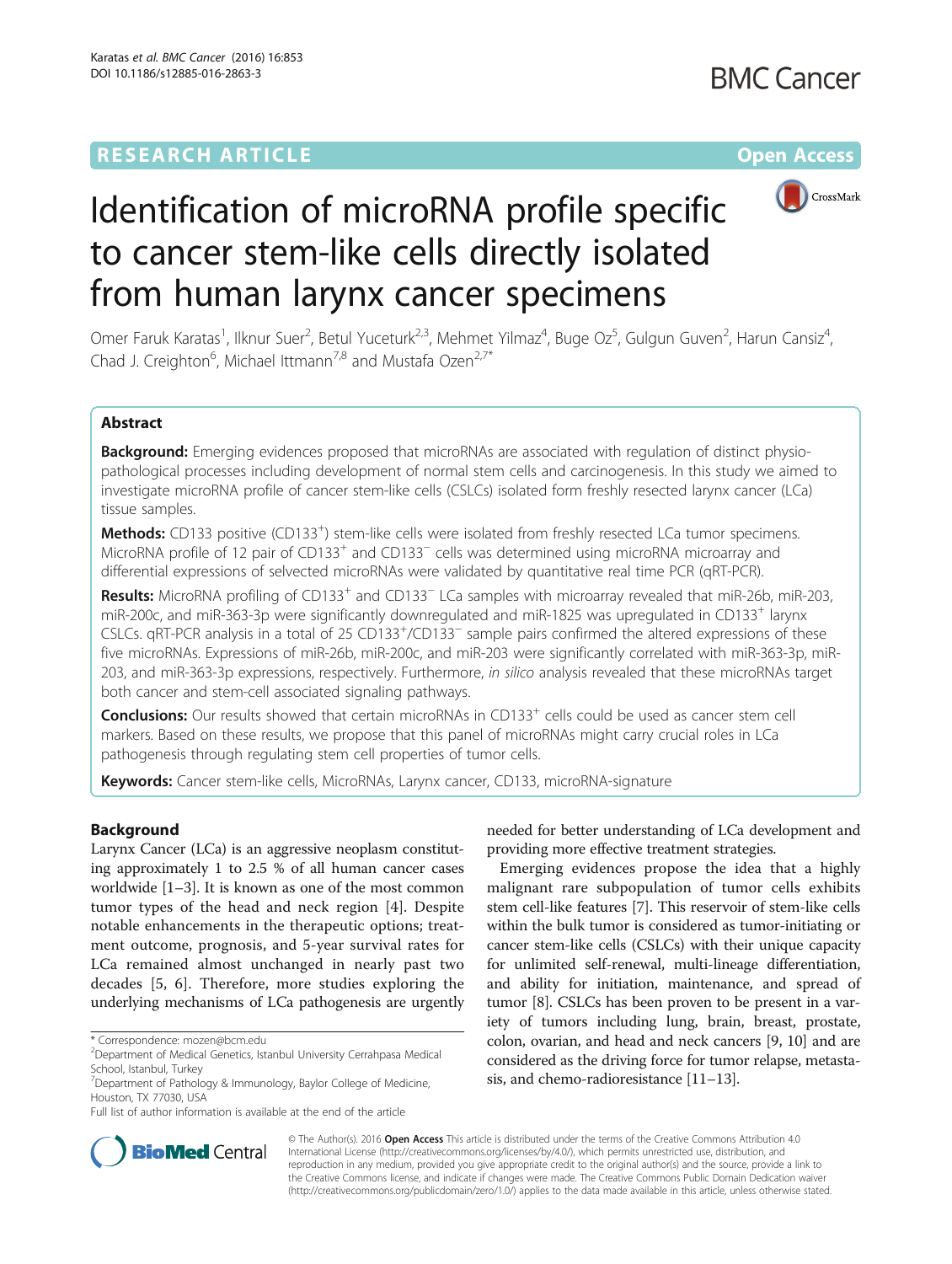<span id="page-1-0"></span>We recently demonstrated that stem-like cells are highly enriched in CD133 overexpressing LCa cells, which are profoundly positive for stem cell markers including SOX2, OCT4, KLF4 and ABCG2 [\[14](#page-8-0)]. Furthermore, several studies have pointed to certain gene expression signatures specific to embryonic stem cells in acquisition and maintenance of the biological features of CSLCs [[15](#page-8-0)–[17\]](#page-8-0); however, the underlying mechanisms are not yet completely understood. Therefore, elucidation of genetic and epigenetic circuits regulating the stem cell characteristics of CSLCs might help understanding the molecular basis of carcinogenesis.

There is an increasing body of evidence demonstrating that microRNAs (miRNAs) are associated with regulation of distinct physio-pathological processes including development of normal stem cells and carcinogenesis [[18, 19](#page-8-0)]. MiRNAs are 21–25 nucleotides long, endogenously synthesized, noncoding RNAs that are involved in post-transcriptional gene silencing of target messenger RNAs (mRNAs) through binding 3′-untranslated regions (3′UTR) [[20\]](#page-8-0). Deregulation of miRNAs has been linked to several diseases including cancer, where they can act as oncogenes or tumor suppressors. Recent studies implied miRNAs as crucial molecular players in cancer initiation, progression, and metastasis [[21](#page-8-0)–[23\]](#page-8-0).

Recently, utilization of Dicer or Dgcr8 knockout mice, lacking global miRNA processing capability, demonstrated that cells failed in self-renewal since stem cell specific markers couldn't be downregulated. This indicated the significance of miRNAs in establishing stem cell identity [[24](#page-8-0), [25\]](#page-8-0). Besides, several miRNAs have been proposed to have direct roles in survival of CSLCs [\[8](#page-8-0), [26, 27](#page-8-0)]. Therefore, understanding the contribution of miRNAs in acquisition and maintenance of CSLCs will provide the opportunity to develop miRNA-based therapeutic tools [[28](#page-8-0)].

In this study, we investigated genome-wide miRNA expression profile of laryngeal CSLCs enriched for CD133 surface marker to identify a CSLCs specific miRNA signature.

## Methods

#### Patients

This study has been reviewed and approved by an institutional review board of Istanbul University, Cerrahpasa Medical School (IRB No: 35697). 25 LCa tumor tissue specimens were obtained from Department of Otorhinolaryngology, Cerrahpasa Medical School, Istanbul University. None of the patients received radiotherapy, chemotherapy or immunotherapy subsequent to the surgery. The characteristics of the patients including age, gender, T classification and histological grade were summarized in Table 1. Freshly resected tumor tissues were collected immediately after the

| Table 1 Clinico-pathological information of the patients |                |  |  |  |
|----------------------------------------------------------|----------------|--|--|--|
|                                                          | LCa Subjects   |  |  |  |
| Age                                                      |                |  |  |  |
| $\leq 60$                                                | 18             |  |  |  |
| >60                                                      | 7              |  |  |  |
| Gender                                                   |                |  |  |  |
| Male                                                     | 23             |  |  |  |
| Female                                                   | $\overline{2}$ |  |  |  |
| T Classification                                         |                |  |  |  |
| T1 and T2                                                | 4              |  |  |  |
| T <sub>3</sub> and T <sub>4</sub>                        | 21             |  |  |  |
| Histological grade                                       |                |  |  |  |
| $\mathbb{I}$                                             | 9              |  |  |  |
| $\begin{array}{c}    \end{array}$                        | 16             |  |  |  |

surgery and processed for CSLCs isolation. Patients were included into the study upon giving their written informed consents. We also obtained consent to publish from the participants.

#### Cancer stem cell isolation

CD133 positive (CD133<sup>+</sup>) cells were isolated from freshly resected and physically/enzymatically dissociated tumor tissue samples using Magnetic-activated Cell Sorting (MACS) technique (Miltenyi Biotech, Bergisch Gladbach, Germany) and "EasySep Positive Selection Human PE Selection Kit (StemCell Technologies, (Vancouver, BC, Canada)" following the manufacturer's protocol. Shortly, fresh tumor tissue samples were physically minced with a scalpel and exposed to enzymatic dissociation using 400 μg/ml Collagenase enzyme (GIBCO, New York, USA) at 37 °C for 3 h. Dissociated cells were filtered using a 70-μm cell strainer to get a single cell suspension. Cells were labeled with CD133/2-PE (Miltenyi Biotech clone AC133) antibody. After magnetic sorting, CD133 enriched (CD133<sup>+</sup>) and remaining (CD133<sup>-</sup>) cell populations from the same tissue samples were immediately washed and homogenized in "Lysis/Binding Buffer" of "mirVana miRNA Isolation Kit" (Ambion, Darmstadt, Germany) for further RNA isolation.

# RNA isolation

Total RNA was isolated from CD133<sup>+</sup> and CD133<sup>-</sup> cells collected from LCa tumor samples using "mirVana miRNA Isolation Kit" (Ambion, Darmstadt, Germany) following the manufacturer's instructions. The purities and concentrations of RNA samples were determined spectrophotometrically using NanoDrop ND-2000c (Thermo Fisher Scientific, Inc., Wilmington, DE).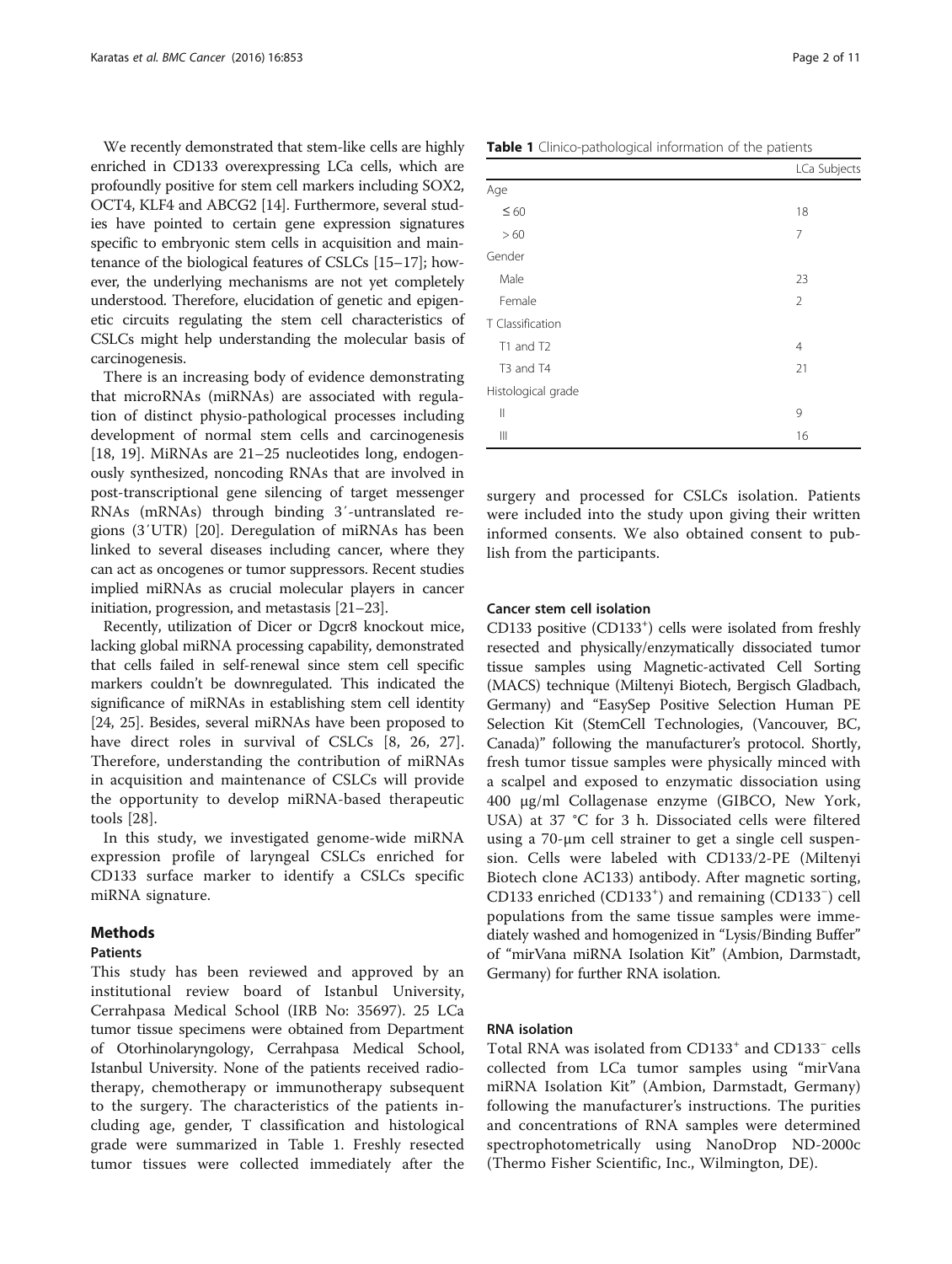#### MiRNA microarray and data analysis

Genome wide microRNA profiling of 12 pairs of CD133 + and CD133<sup>−</sup> cell populations collected from 12 tumor samples were performed using Agilent Human miRNA Microarray (V19). 100 ng of total RNA from each sample were labeled with Cy3 by using Agilent miRNA labeling kit following manufacturer's instructions. Labeled RNAs were heat denatured and hybridized to Agilent 8x15k miRNA microarray V19 comprised of 2006 miRNAs from Sanger miRBase (release 19) at 55 ° C for 20 h. After hybridization, slides were immediately washed and scanned in Agilent Microarray Scanner with Surescan High Resolution Technology (Agilent Technologies, Santa Clara, CA). Feature Extraction v10.7.3.1 (Agilent Technologies, CA) software was used to extract all features of the data obtained from the scanned images. Data were normalized by quantile normalization, using Bioconductor 2.10 with R version 2.15. Tumor samples were profiled on one of two different Agilent grid designs: Agilent-031181 (four pairs of CD133<sup>+</sup> and CD133<sup>-</sup> cell populations collected from four tumor tissue samples) and Agilent-053955 (eight pairs of CD133<sup>+</sup> and CD133<sup>−</sup> cell populations collected from eight tumor tissue samples); to correct for inter-platform differences, values were averaged by probe set, and each patient profile was compared with its corresponding CD133<sup>−</sup> profile by paired analysis (both pairs being represented on the same platform). P values and fold changes were calculated for each feature, using log-transformed values and paired t-test by patient. Differentially expressed miRNAs with  $P < 0.01$ and 1.4-fold change were selected for further confirmation by RT-PCR. Array data have been deposited into the Gene Expression Omnibus (accession GSE69128).

## MiRNA cDNA synthesis and quantitative reversetranscription PCR

For the miRNA selection after microarray analysis, significantly deregulated miRNA probes were listed according to their fold changes. Then, top 10 upregulated and downregulated probes were selected for further literature search. We investigated the following properties and statuses for every single microRNA; deregulation in cancer, deregulation in larynx cancer, deregulation in head and neck cancers, expression in stem cells, and functional studies in stem cells. For top 10 upregulated microRNAs (hsa-miR-197-3p, hsa-miR-574-3p, hsa-miR-885-5p, hsa-miR-483-3p, hsa-miR-1281, hsa-miR-328, hsa-miR-4254, hsa-miR-4290, hsa-miR-1825, hsa-miR-766-3p), we included those have been shown to be deregulated in cancer, and have either expression data or functional studies in stem cells. Only hsa-miR-574-3p, hsa-miR-328, and hsa-miR-1825 met these criteria. For top 10 downregulated microRNAs (hsa-miR-106b-5p, hsa-miR-26b-5p, hsa-miR-494, hsa-miR-425-5p, hsa-miR-363-3p, hsa-miR-15b-5p, hsa-miR-185-5p, hsa-miR-150- 5p, hsa-miR-223-3p, hsa-miR-142-5p), we included those have been shown to be deregulated in cancer (having no controversial expression status; some of these microRNAs have been shown to be upregulated in some cancer types, whereas, downregulated in other cancer types), and have either expression data or functional studies in stem cells. Only hsa-miR-26b-5p, hsa-miR-363-3p, and hsa-miR-223- 3p met these criteria. Besides, we included miR-200c and miR-203 since they are strongly associated with stemness and cancer, although these miRNAs are not in the top 10 differentially expressed miRNAs.

To validate the differential expression of miR-26b, miR-200c, miR-203, miR-223, miR-328, miR-363-3p, 574-3p, and miR-1825, a total of 25 pairs of CD133<sup>+</sup> and CD133<sup>-</sup> cell populations collected from 25 tumor samples including those used in microarray experiments were studied. First strand DNA (cDNA) synthesis was carried out with 30 ng of total RNA from each sample using miRNA specific primers purchased from Applied Biosystems and "TaqMan MicroRNA Reverse Transcription Kit" according to the manufacturer's protocol (Applied Biosystems, Foster City, CA). MiRNA expression analysis by quantitative reverse-transcription PCR was carried out using a Roche LightCycler480-II real-time thermal cycler (Roche, Switzerland). TaqMan Universal Master Mix and TaqMan amplification kits (Applied Biosystems, Foster City, CA) were used. Expression levels of miRNAs in each CD133<sup>+</sup> cell population were calculated as compared to CD133 − cells collected from the same tumor tissue sample. Therefore, expression levels of CD133<sup>−</sup> cells were fixed to 1 for every sample. RNU43 was used for normalization of miRNA expression analyses. Each experiment was performed in duplicate. The relative quantification analysis was performed by delta-delta-Ct method as described previously [\[29\]](#page-8-0).

#### Statistical analysis

Data were plotted as mean  $\pm$  standard error of the mean. Statistical analysis was carried out using twosided Student's t-test. Pearson Correlation test was used to show the correlation of differentially expressed mRNAs. A p-value < 0.05 was considered as statistically significant. MiRWalk 2.0 [\[30](#page-8-0)] and miRTarBase [[31](#page-8-0)] *in silico* tools were used to estimate the predicted miRNA targets and to evaluate the validated miRNA targets, respectively. MiR-Walk 2.0 is a freely accessible archive of predicted and experimentally verified miRNA-target interactions [[30](#page-8-0)], whereas miRTarBase is a miRNA-target interactions database, where the collected miRNA-target interactions are validated experimentally by reporter assay, western blot, microarray and next-generation sequencing experiments [[31](#page-8-0)]. In both tools, miRBase IDs were used as inputs.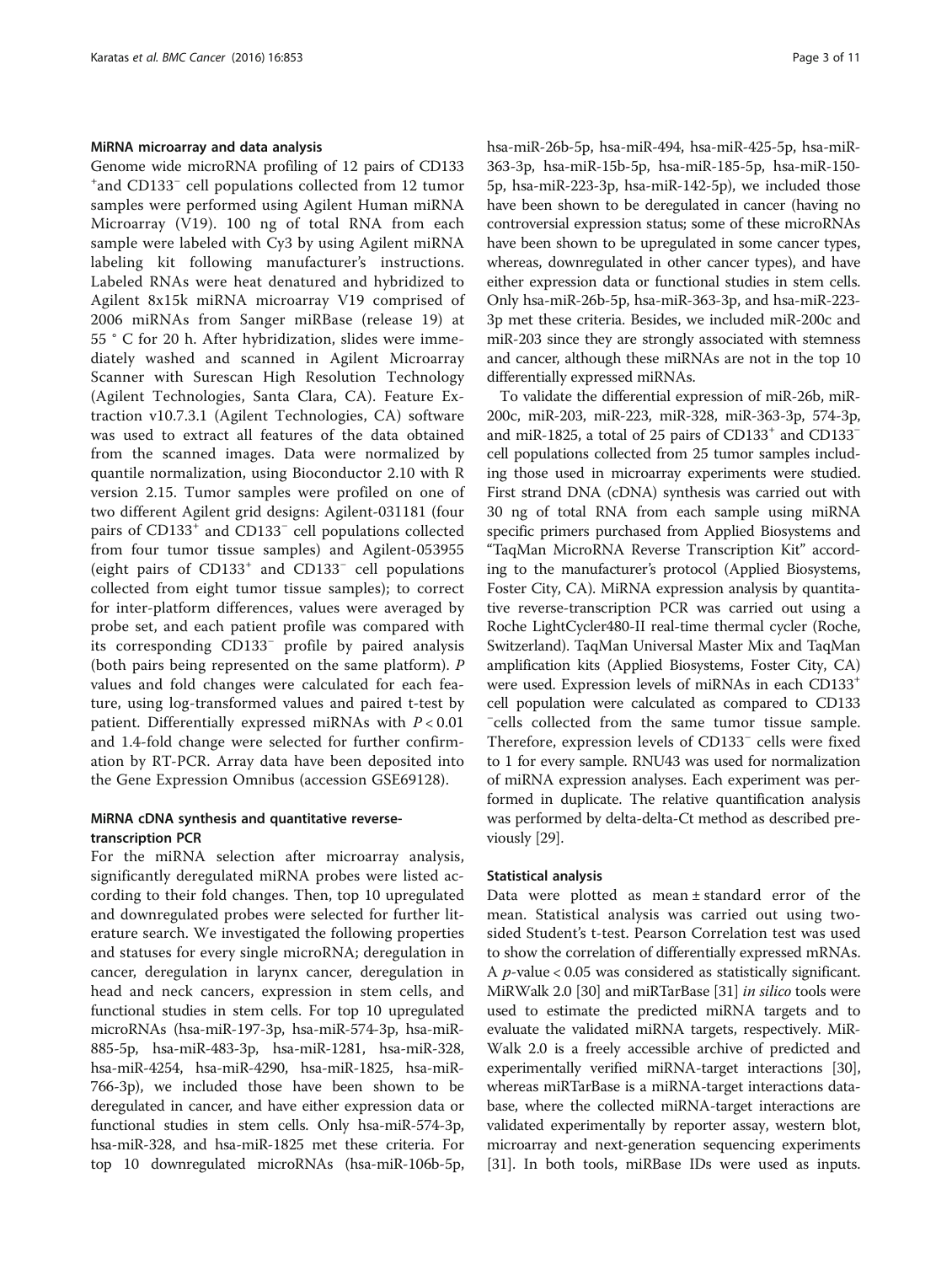MiRWalk 2.0 and miRTarBase provide the gene list of predicted/validated targets of miRNAs and predicted gene interactors of miRNAs based on functional assays, respectively. The number of tumor suppressor and oncogenic targets of miRNAs were determined using miRWalk 2.0 tool. While predicting the targets of miR-NAs, in 'Step 4: Enriched functional patterns', oncogene or tumor suppressor was selected as gene class, and the results provided the number of tumor suppressor and oncogenic targets of the specified miRNA. String [\[32](#page-8-0)] tool was utilized to prepare schematic representation of miRTarBase results. DIANA-miRPath was used for miRNA pathway analysis web-server [[33](#page-8-0)].

## Results

#### Subject characteristics

Twenty five LCa patients were included in this study to explore the miRNA expression status of CD133<sup>+</sup> larynx CSLCs and remaining CD133<sup>−</sup> non-CSLCs. The diagnosis of patients has been confirmed histopathologically in Istanbul University, Cerrahpasa Medical School. All patients except one were men and their ages ranged from 44 to 84 years (median, 64 years). Histological grades of tumor specimens were determined according to World Health Organization classification, which demonstrated that 9 tumors were grade II and 16 tumors were grade III. Clinical characteristics of the patients are summarized in Table [1.](#page-1-0)

#### MiRNA profile of CD133<sup>+</sup> larynx CSLCs

To analyze the global miRNA profile of CD133<sup>+</sup> cells isolated from freshly resected LCa specimens, we performed microarray analysis using a discovery set comprised of 12 CD133+ and 12 CD133<sup>−</sup> samples. Microarray profiling revealed that 405 probes were differentially expressed with a  $p$  value <0.01 (paired t-test) and with at least 1.4-fold change. A heat map representation of the deregulated miRNAs is shown in Fig. 1 (entire set of differentially expressed miRNAs are provided as a Additional file [1](#page-7-0): Data Set). Among those significantly differentially expressed miRNAs, five downregulated (miR-26b-5p, miR-200c-3p, miR-203a, miR-223-3p, miR-363-3p) and three upregulated (miR-328, miR-574-3p, miR-1825) miRNAs were selected as a result of detailed literature search for further confirmation with qRT-PCR.

The qRT-PCR results confirmed that five of the eight selected miRNAs had a differential expression between groups: miR-26b, miR-200c, miR-203, miR-363-3p, and miR-1825 (Fig. [2](#page-4-0), p values and fold changes are provided in Table [2](#page-5-0)). Among those, miR-26b (Fig. [2a](#page-4-0), [b\)](#page-4-0), miR-200 $c$  (Fig. [2c, d](#page-4-0)), miR-203 (Fig. [2e, f](#page-4-0)), and miR-363-3p (Fig. [2g, h](#page-4-0)) were found to have significantly reduced expression in CD133<sup>+</sup> larynx CSLCs, whereas



miR-1825 (Fig. [2i, j](#page-4-0)) were validated to have increased expression in these CD133 enriched LCa cells. However, expression levels of miR-223-3p, miR-328, and miR-574-3p were not significantly different between CD133<sup>+</sup> vs. CD133<sup>−</sup> LCa samples (Additional file [2](#page-7-0): Figure S1, *p* values and fold changes are provided in Table [2\)](#page-5-0). Although there was no statistically significant difference in the expression of miR-328 in CD133<sup>+</sup> samples, its expression had a tendency to be elevated in CD133 enriched cell populations (Additional file [2](#page-7-0): Figure S1C, D, Table [2](#page-5-0)). We further analyzed these miRNAs' expressions with regard to T stage and histological stage of tumor samples. Results showed that miR-203 has lower expression in stage III samples compared to stage II tumor samples. Besides, miR-1825 has a tendency to have increased and miR-363-3p and miR-203 have a tendency to have decreased expression in T4 stage tumors compared to early stage tumors, although not significant. Since, miRNAs work in combination with each other rather than working individually and they operate in overlapping regulatory networks, demonstration of miRNAs' correlation might be considered as indicative for their collaborative functioning in cells [[34](#page-8-0)]. We, therefore, performed correlation analysis for the miRNAs found significantly deregulated between CD133<sup>+</sup> and CD133<sup>−</sup> cells. To evaluate their correlation, we used Pearson correlation analysis, which demonstrated that miR-26b, miR-200c, and miR-203 expressions were significantly correlated with miR-363-3p, miR-203, and miR-363-3p expressions, respectively, in CD133<sup>+</sup> LCa tissue samples (Fig. [3\)](#page-5-0).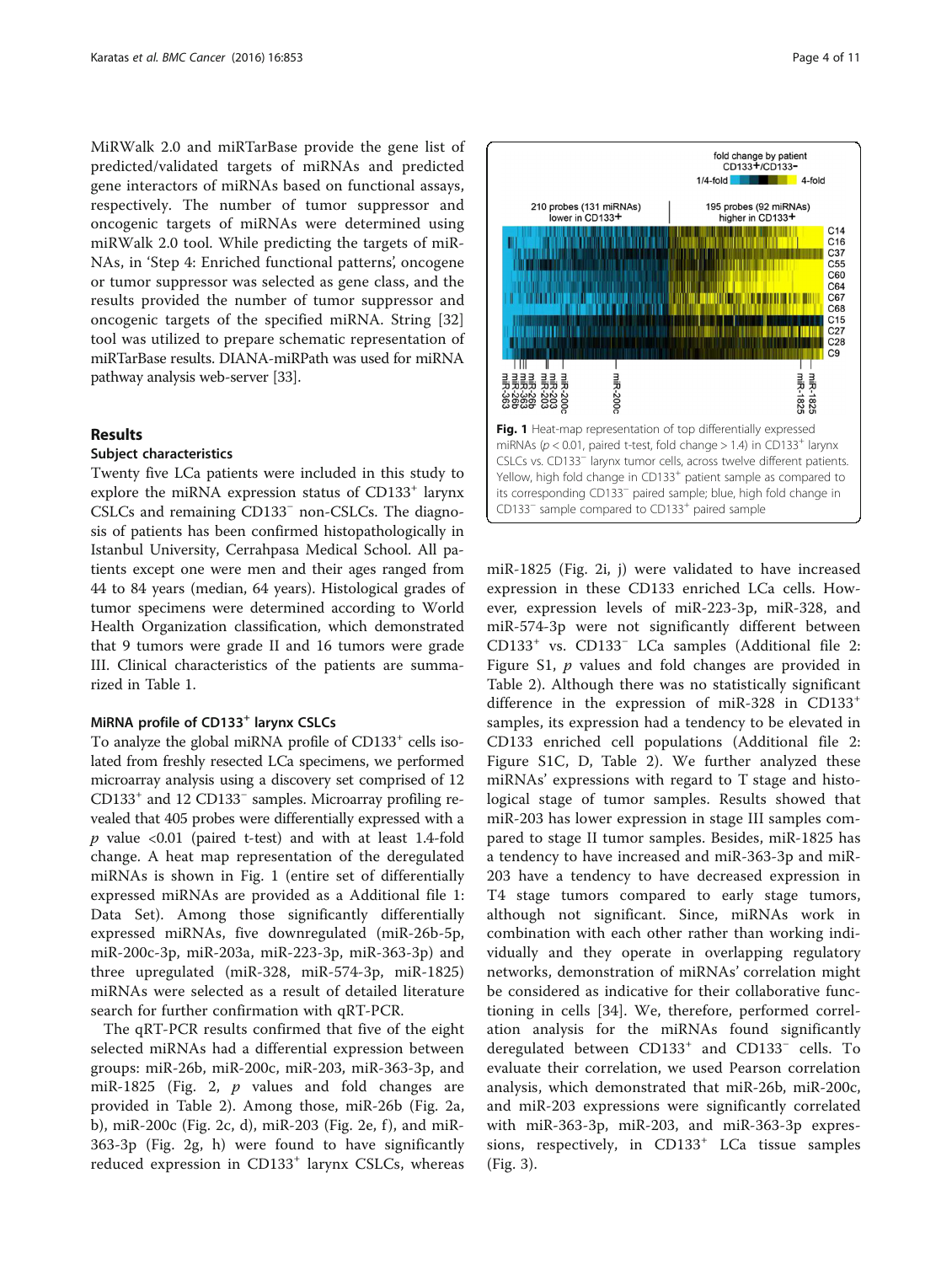<span id="page-4-0"></span>

mean relative expression levels miR-203 in CD133<sup>+</sup> cells with respect to CD133<sup>-</sup> cells. **g** Relative expression levels of miR-363-3p in each CD133<sup>+</sup> and CD133<sup>-</sup> sample pairs, and (h) mean relative expression levels miR-363-3p in CD133<sup>+</sup> cells with respect to CD133<sup>-</sup> cells. i Relative expression levels of miR-1825 in each CD133<sup>+</sup> and CD133<sup>-</sup> sample pairs, and **j** mean relative expression levels miR-1825 in CD133<sup>+</sup> cells with respect to CD133<sup>-</sup> cells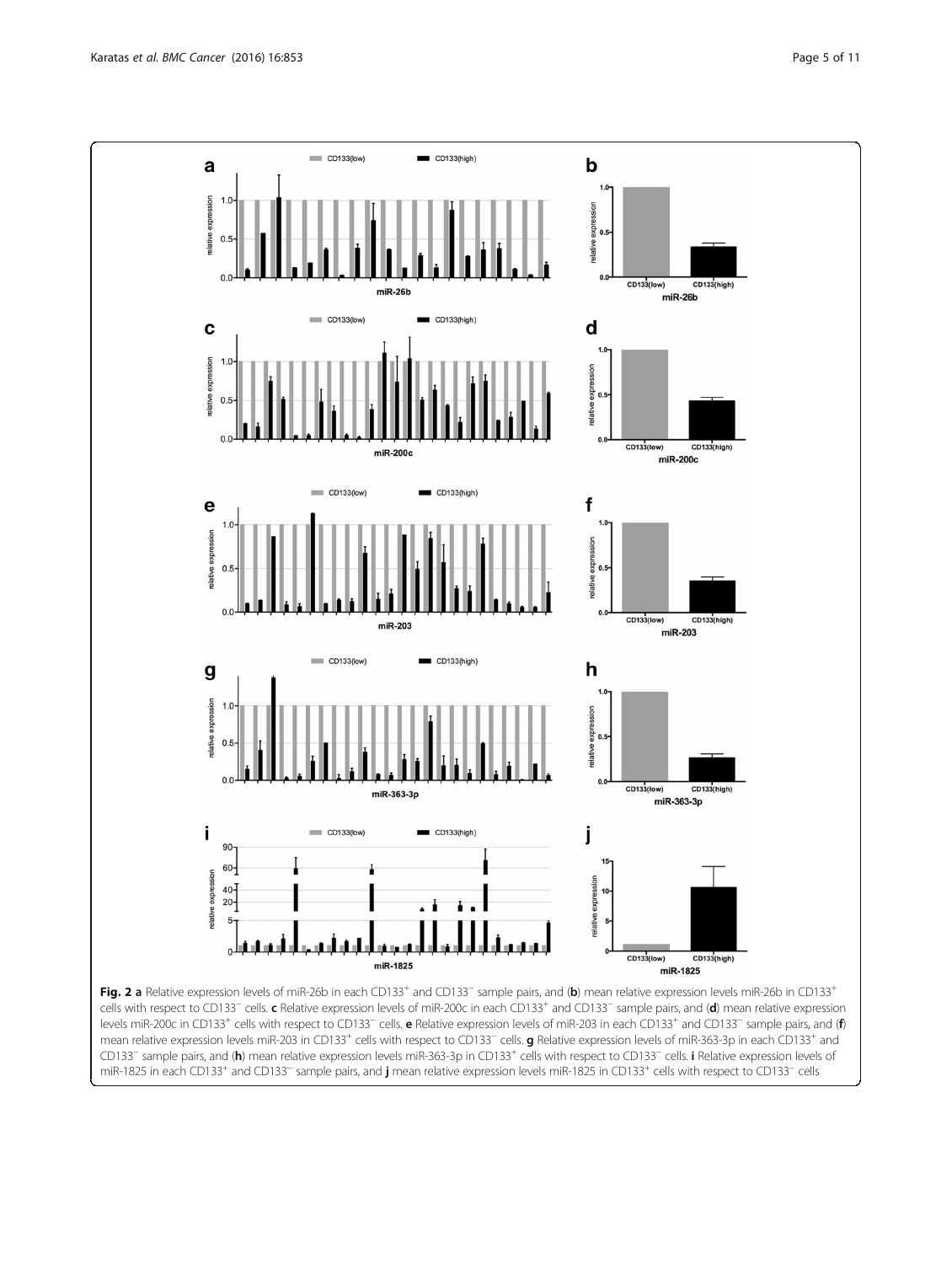<span id="page-5-0"></span>**Table 2** Fold Changes and  $p$  values for miRNAs evaluated with qRT-PCR

| miRNA      | Fold Change CD133+/CD133- | p value     |
|------------|---------------------------|-------------|
| $miR-26h$  | 0,333                     | 5,10007E-13 |
| $miR-200c$ | 0.434                     | 2,5502E-12  |
| miR-203    | 0,350                     | 1,71596E-12 |
| miR-223-3p | 1,074                     | 0.581       |
| miR-328    | 1,950                     | 0,268       |
| miR-363-3p | 0,263                     | 1,0634E-15  |
| miR-574-3p | 0.894                     | 0.599       |
| miR-1825   | 10,583                    | 0.023       |

P values lower than 0.05 are indicated as bold

# Relevant biological pathways affected from differentially expressed miRNAs

To explore the relevant biological pathways, which could be affected by the differential expression of miR-26b, miR-200c, miR-203, miR-363-3p, and miR-1825, we utilized DIANA miRPath v2.0, which revealed that several pathways overrepresented with a  $p$ -value <0.05, including cancer pathways (Table [3](#page-6-0)). Furthermore, miRWalk analysis showed that 3'UTR of several oncogenes were predicted to be targeted by miR-26b (202 out of 348 oncogenes), miR-200c (161 out of 348 oncogenes), miR-203 (216 out of 348 oncogenes), and miR-363-3p (175 out of 348 oncogenes). In addition, various tumor suppressors were estimated to be targeted by miR-1825 (29 out of 82 tumor suppressors). As to the analysis of validated targets of these miRNAs, miRTarBase database analysis revealed that miR-26b, miR-200c, miR-203, and miR-363-3p, and miR-1825 cooperatively target stem cell associated signaling pathways like Wnt, Hedgehog, and Notch (Fig. [4](#page-6-0)). Taken together, these analyses proposed that differential expression of miRNAs reported here might deregulate critical pathways involved in both carcinogenesis and establishment of CSLCs features.

## **Discussion**

MiRNAs have emerged as an abundant class of small RNAs implicated in post-transcriptional gene regulation. Since every single miRNA can potentially target hundreds of genes, their cooperative and additive regulation have

been postulated to have profound impacts on multiple pathways simultaneously [[35](#page-9-0)]. In addition to their extensively studied roles in tumor biology, they were also proposed to participate in establishing stem cell associated features [[36](#page-9-0)]. MiRNA-driven pathways were demonstrated to be fundamental for oncogenesis as well as acquisition and maintenance of CSLCs characteristics [\[37](#page-9-0), [38](#page-9-0)]. However, currently, little is known about the miRNA expression profiles of CSLCs. Therefore, there is a need for comprehensive characterization of the miRNAs that might be involved in the acquisition and maintenance of stemness properties of CSLCs.

In this study, we enriched for CSLCs using CD133 surface marker, which are previously demonstrated to have increased potential for self-renewal and multi-lineage differentiating potency in vivo [\[39](#page-9-0)] and display elevated levels of stemness factors in LCa specimens [\[14\]](#page-8-0). We further investigated the miRNA profiles in CD133<sup>+</sup> CSLCs to find out differences in miRNA expression that could distinguish them from their more differentiated progenies. Our findings identified a set of miRNAs in these cells, which might present valuable information for a better understanding of the molecular basis of carcinogenesis and regulation of cancer stem cell features.

Of the miRNAs investigated here, miR-1825 resides within 20q11.21 chromosomal region, where has been reported to be a recurrent gain of function abnormality in human embryonic stem cells and induced pluripotent stem cells [[40](#page-9-0)–[42\]](#page-9-0). Nguyen et al. reported that human embryonic stem cells with 20q11.21 amplification displayed increased colony forming potential and decreased apoptosis [[43\]](#page-9-0). Interestingly, 20q11.21 amplification in human embryonic stem cells resulted in acquisition of a gene-expression signature enriched for cancer-associated genes [\[44](#page-9-0)]. Recently, miR-1825 expression was reported to be elevated in majority of prostate cancer samples [[45\]](#page-9-0), and its expression was found to be upregulated in pancreatic cancer tissues in comparison to normal pancreatic duct [[46\]](#page-9-0). In this study, we found overexpression of miR-1825 in CD133<sup>+</sup> larynx CSLCs and suggest miR-1825 as an important contributor of carcinogenesis as a result of its dysregulation in CD133<sup>+</sup> larynx CSLCs.

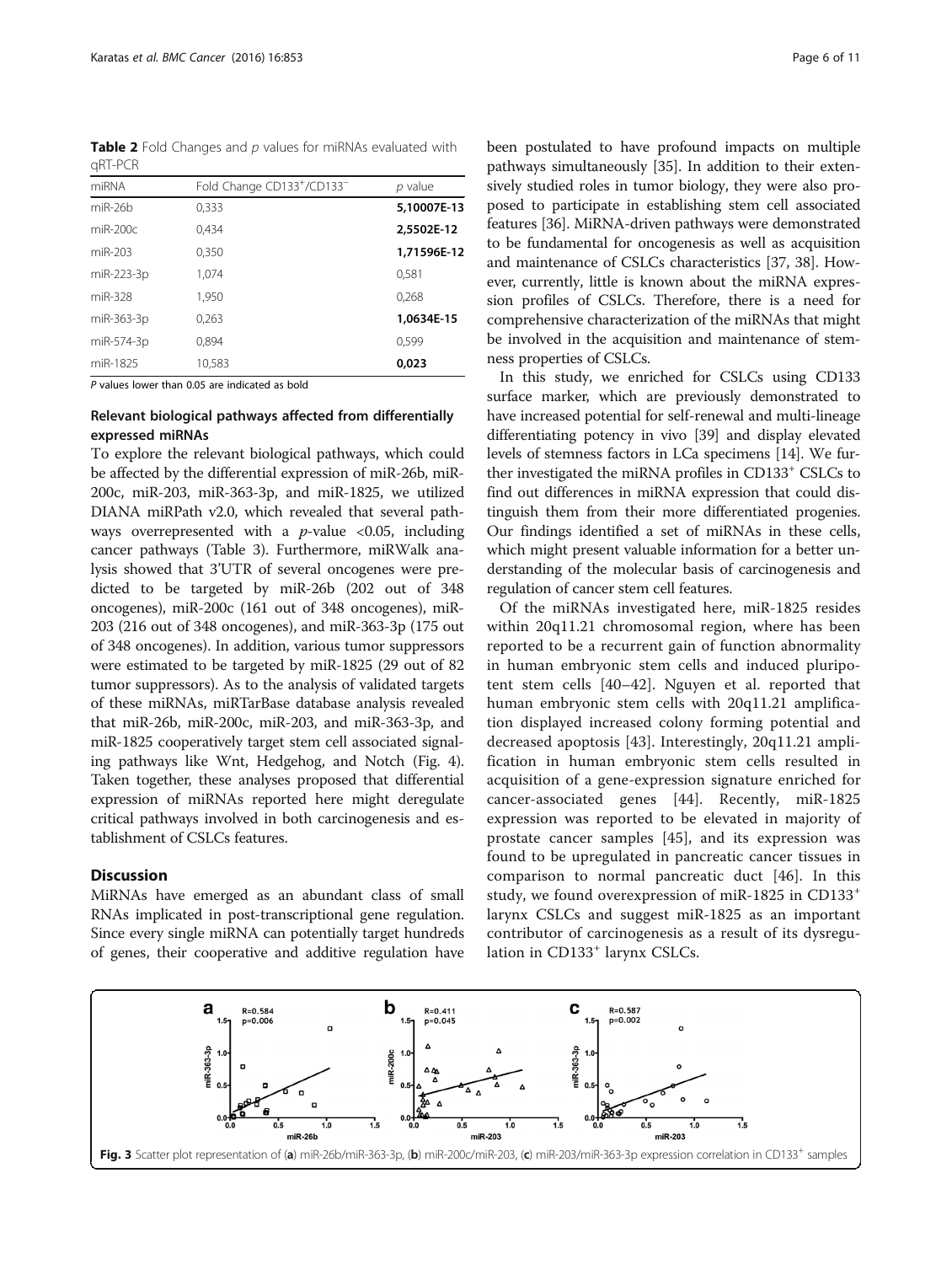<span id="page-6-0"></span>Table 3 Overrepresented pathways, which could be affected by the differential expression of miR-26b, miR-200c, miR-203, miR-363-3p, and miR-1825

| #   | KEGG pathway                                            | <i>p</i> -value | # genes        | # miRNAs       |
|-----|---------------------------------------------------------|-----------------|----------------|----------------|
| 1.  | p53 signaling pathway                                   | < 0.001         | 17             | 3              |
| 2.  | Viral carcinogenesis                                    | < 0,001         | 33             | 4              |
| 3.  | Small cell lung cancer                                  | 0,002           | 17             | 2              |
| 4.  | Chronic myeloid leukemia                                | 0,003           | 3              | $\mathfrak{D}$ |
| 5.  | Pathways in cancer                                      | 0,005           | 6              | 3              |
| 6.  | Hepatitis B                                             | 0,009           | 1              | 1              |
| 7.  | Prostate cancer                                         | 0,018           | 3              | $\mathfrak{D}$ |
| 8.  | ECM-receptor interaction                                | 0,019           | 1              | 1              |
| 9.  | Glycosaminoglycan biosynthesis -<br>chondroitin sulfate | 0,023           | 5              | 1              |
| 10. | Glioma                                                  | 0,026           | $\mathcal{P}$  | 2              |
| 11. | Cell cycle                                              | 0,028           | 3              | $\mathfrak{D}$ |
| 12. | ErbB signaling pathway                                  | 0,043           | $\mathfrak{D}$ | $\mathfrak{D}$ |
| 13. | Epstein-Barr virus infection                            | 0,044           | 29             | 2              |

On the other hand, miR-363-3p, derived from the miR-106a-363 cluster on chromosome X, has been previously reported to be dysregulated in multiple cancers [[47\]](#page-9-0). Although it acts different in distinct tumors, it has been demonstrated to behave like a tumor suppressor in several tumors such as colorectal cancer [[47](#page-9-0)], nasal-type natural killer/T-cell lymphoma [[48\]](#page-9-0), head and neck squamous cell carcinoma [[49\]](#page-9-0), and hepatocellular carcinoma [[50](#page-9-0)]. Interestingly, MYC, which has been implicated in stem cell self-renewal, maintenance of pluripotency, and control of cell fate decisions as well as carcinogenesis [[51\]](#page-9-0), was reported to directly bind to promoter of miR-363-3p and inhibit its expression [\[50](#page-9-0)]. MYC was also found to be destabilized by miR-363-3p through directly targeting and inhibiting USP28 [[50\]](#page-9-0) in hepatocellular carcinoma, pointing to a putative role for miR-363-3p in contribution to carcinogenesis and establishment of stemness features. Furthermore, miR-363-3p was found to directly target and repress GATA6, which is a transcription factor enhancing the expression of LGR5 in colorectal cancer [\[47\]](#page-9-0). LGR5, under the regulation of Wnt pathway, was proposed as a stem cell marker [[52](#page-9-0), [53\]](#page-9-0) and its expression has been found to be overexpressed in various cancer tissues [\[54](#page-9-0), [55](#page-9-0)]. These findings strengthen the potential role of miR-363-3p as a CSLCs specific miRNA in larynx pathogenesis. Additionally, miR-363 was reported to be repressed in head and neck squamous cell carcinoma tissues with lymph node metastasis and cell lines with increased invasive potential [[49\]](#page-9-0). Ectopic expression of miR-363-3p decreased in vivo metastatic capacity of human neuroblastoma cells [[56](#page-9-0)] and reversed the resistance of the breast cancer cell to the chemotherapeutic agent cisplatin [\[57](#page-9-0)]. Considering these findings and those of our own study, we suggest miR-363-3p as a strong candidate for establishment of stemness of CD133high CSLCs.

MiR-26b expression has been found to be downregulated in tongue [\[58](#page-9-0)], nasopharyngeal carcinoma [\[59](#page-9-0)], and oral cancers [[60\]](#page-9-0). Exposure to cigarette smoke, as a

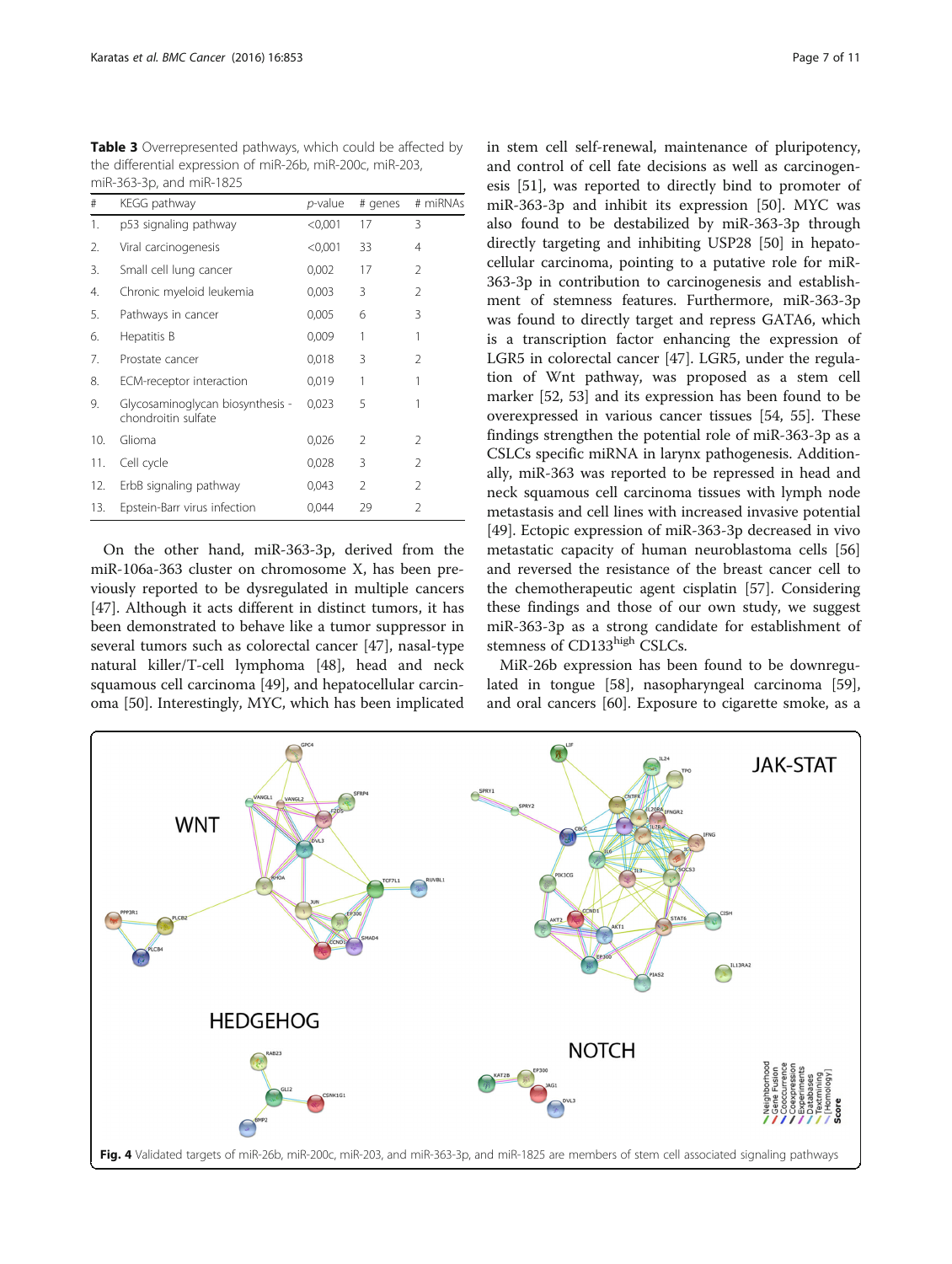<span id="page-7-0"></span>major risk factor for LCa, was proposed to cause repression of miR-26 family members' expressions in animal models [[61\]](#page-9-0). Besides, recent findings indicated epigenetic silencing of miR-26a/b in cancer cells particularly through aberrant DNA hypermethylation [[62, 63](#page-9-0)]. MiR-26b also displayed low levels of expression in a human embryonic stem cell line (HUES-17) and in a colorectal cancer cell line with a high metastatic potential (LoVo) [[64\]](#page-9-0). Loss of miR-26b also enhanced migration and invasion in oral squamous cell carcinoma [[65](#page-9-0)]. Additionally, miR-26b expression in neural stem cells was found to be induced during their differentiation into neurons in vivo [[66\]](#page-9-0). MiR-26b was also reported to be overexpressed during osteogenic differentiation of unrestricted somatic stem cells, which comprise a rare subpopulation in human cord blood [[67](#page-9-0)]. We, in the present study, showed that CD133<sup>+</sup> LCa cells possess reduced miR-26b expression. Given that miR-26b is downregulated in both stem cells and cancer cells, our findings suggest miR-26b as a CSLC specific miRNA, whose deregulation might participate in oncogenic transformation and maintenance of stem cell state in larynx CSLCs and as well as others.

MiR-200c and miR-203 have previously been extensively studied in various contexts, and both miRNAs are associated with the stemness of normal stem cells and CSLCs. Loss of miR-200 expression was observed during conversion of immortalized human mammary epithelial cells to a stem-like phenotype [[68](#page-9-0)]. CSLCs isolated from metastatic breast tumor tissues also exhibited reduced miR-200 expression [\[68\]](#page-9-0). Besides, miR-200c was found to be strongly downregulated in Oct3/4, Sox2, and Nanog overexpressing CD133+ ovarian cells [\[69\]](#page-9-0). MiR-200c expression was significantly reduced in ALDH1+/CD44+ cells with cancer stem cell potency in head and neck squamous cell carcinoma [[70](#page-9-0)]. Additionally, miR-200c was reported to repress epithelial-to-mesenchymal transition through directly targeting and inhibiting ZEB1 and ZEB2 transcription factors [\[71\]](#page-9-0). As one of the central regulators of epithelial mesenchymal transition (EMT), abnormal expression of miR-200c was found to alter several important biological processes implied in cell–cell contact, cell adhesion and motility [[72](#page-9-0)]. Interestingly, reduced miR-200c expression was significantly correlated with recurrence in LCa [\[73](#page-9-0)].

As to miR-203, it has been found to be downregulated in head and neck region cancers including LCa [[60, 74](#page-9-0), [75\]](#page-9-0). MiR-203 was found to induce differentiation of normal epidermal stem cells [\[76,](#page-9-0) [77](#page-10-0)] and its expression was reported to be inhibited during EMT in stem cellenriched cancer cell subpopulation [[78\]](#page-10-0). Lower miR-203 expression was significantly associated with poor differentiation, advanced clinical stages, lymph node metastasis and decreased 5-year overall survival in LCa [\[79](#page-10-0)]. Additionally, miR-200c and miR-203 cooperatively inhibit stem cell factors' expressions in both cancer cells

and mouse embryonic stem cells [\[80](#page-10-0)]. In this study, we have found miR-200c and miR-203 to be downregulated in CD133<sup>+</sup> larynx CSLCs, supporting their potential involvement in carcinogenesis as driving forces for tumor initiation, progression, metastasis, and recurrence. We here also demonstrated that miR-200c, and miR-203 expressions were significantly correlated with miR-203, and miR-363-3p expressions, respectively, in CD133<sup>+</sup> LCa tissue samples. Correlation of those microRNAs expressions supports a recent report, which demonstrated that decreased expressions of miR-200c, miR-363, and miR-203 were associated with poor prognosis in human head and neck squamous cell carcinoma [[81](#page-10-0)]. Besides, coordinated loss of miR-200c and miR-203 has been found to result in enhanced translation of the multiple targets and chronic activation of NF-κB, PI3K-Akt, and Ras-Erk pathways, leading to B cell transformation, which suggest that collaborative actions of multiple miR-NAs rather than a single miRNA ensure the robustness of biological processes [[82](#page-10-0)].

# Conclusion

In addition to miR-200c and miR-203, which have been demonstrated in distinct cancers as having CSLCs specific deregulation pattern, we propose miR-1825, miR-363-3p, and miR-26b as specific miRNAs with potential roles in acquisition and maintenance of stem cell associated features as well as in contributing to tumor initiation, progression, metastasis, chemoresistance, and recurrence. However, further detailed investigations are needed for each of the miRNAs studied here, to elucidate their roles in carcinogenesis and establishment of CSLCs related features.

## Additional files

[Additional file 1:](dx.doi.org/10.1186/s12885-016-2863-3) Data Set Entire set of top differentially expressed miRNAs is given in Additional Data Set. For each miRNA probe, fold change and  $p$  value information is provided. (XLSX 30 kb)

[Additional file 2: Figure S1.](dx.doi.org/10.1186/s12885-016-2863-3) (A) Relative expression levels of miR-223 in each CD133<sup>+</sup> and CD133<sup>-</sup> sample pairs, and (B) mean relative expression levels miR-223 in CD133<sup>+</sup> cells with respect to CD133<sup>-</sup> cells. (C) Relative expression levels of miR-328 in each CD133<sup>+</sup> and CD133<sup>-</sup> sample pairs, and (D) mean relative expression levels miR-328 in CD133<sup>+</sup> cells with respect to CD133<sup>−</sup> cells. (E) Relative expression levels of miR-574-3p in each CD133<sup>+</sup> and CD133<sup>-</sup> sample pairs, and (F) mean relative expression levels miR-574-3p in CD133<sup>+</sup> cells with respect to CD133<sup>−</sup> cells. (JPG 392 kb)

#### Abbreviations

3′UTR: 3′-Untranslated regions; cDNA: First strand DNA; CSLCs: Cancer stem-like cells; LCa: Larynx cancer; MACS: Magnetic-activated cell sorting; miRNAs: MicroRNAs; mRNAs: Messenger RNAs; qRT-PCR: Quantitative reverse transcription PCR

#### Acknowledgements

We thank Yiqun Zhang for technical assistance in microarray analysis.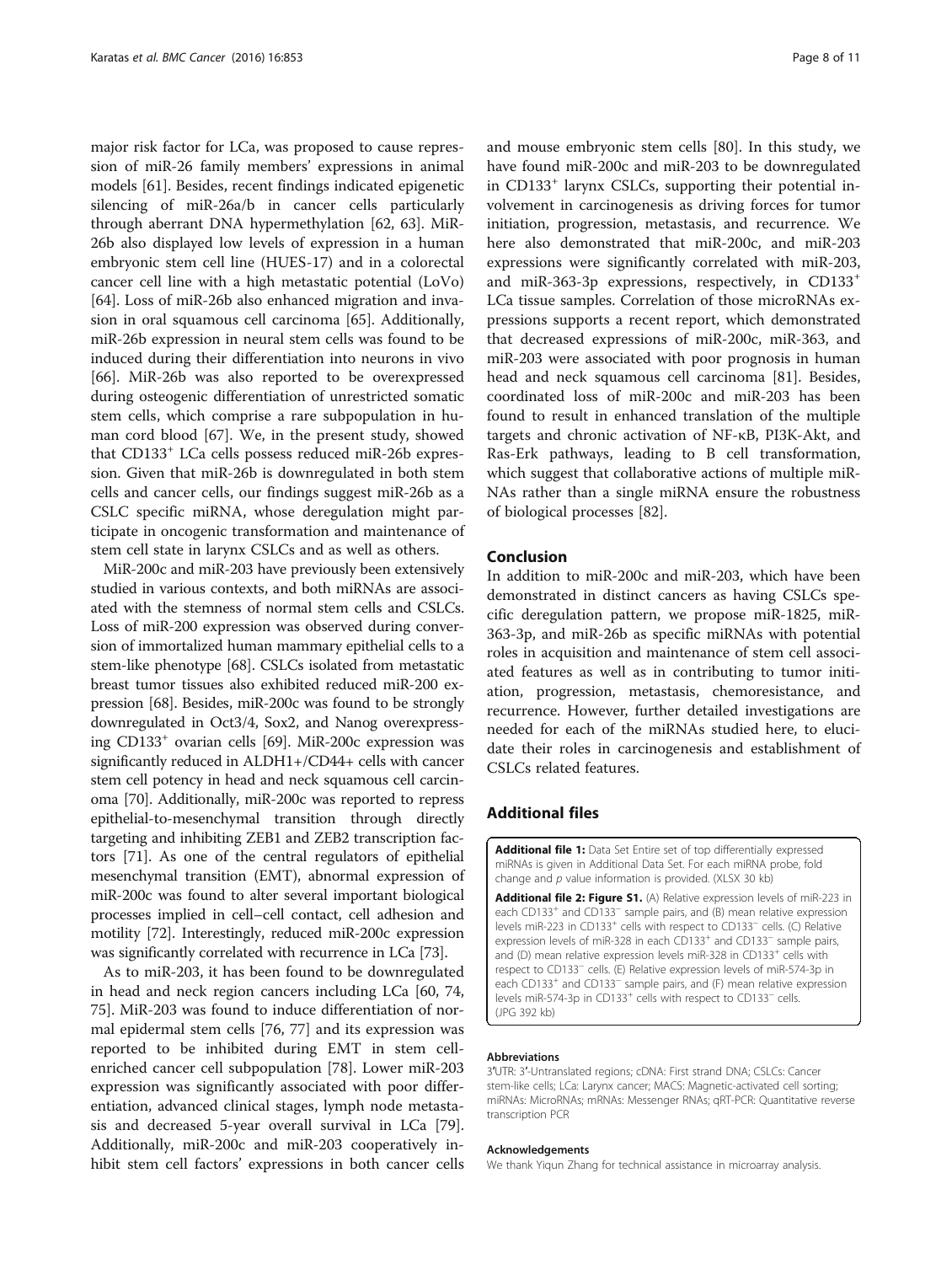#### <span id="page-8-0"></span>Funding

This work was supported by The Scientific and Technological Research Council of Turkey (TUBITAK, grant number: 210 T009) and partially by the United States National Cancer Institute grant P30CA125123.

#### Availability of data and materials

Array data have been deposited into the Gene Expression Omnibus (accession GSE69128).

#### Authors' contributions

MO conceived of and participated in the design and coordination of the study and helped to draft the manuscript. OFK, IS, and BY participated in the data acquisition and drafted the manuscript. MY, HC and BG participated in the clinico-pathological analysis of patients and manuscript editing. GG participated in the participated in the data analysis, interpretation, and manuscript preparation. CJC carried out the statistical analysis. MI helped to design the study and draft the manuscript. All authors read and approved the final manuscript.

#### Competing interests

The authors declare that they have no competing interests.

#### Consent for publication

Not applicable.

#### Ethics approval and consent to participate

This study has been reviewed and approved by an institutional review board of Istanbul University, Cerrahpasa Medical School (IRB No: 35697). Patients were included into the study upon giving their written informed consents.

#### Author details

<sup>1</sup>Molecular Biology and Genetics Department, Erzurum Technical University, Erzurum, Turkey. <sup>2</sup>Department of Medical Genetics, Istanbul University Cerrahpasa Medical School, Istanbul, Turkey. <sup>3</sup>Advanced Genomics and Bioinformatics Research Center, The Scientific and Technological Research Council of Turkey (TUBITAK), Gebze, Kocaeli, Turkey. <sup>4</sup> Department of Otorhinolaryngology, Cerrahpasa Medical School, Istanbul University, Istanbul, Turkey. <sup>5</sup>Department of Pathology, Cerrahpasa Medical School, Istanbul University, Istanbul, Turkey. <sup>6</sup>Department of Medicine and Dan L. Duncan Cancer Center Division of Biostatistics, Baylor College of Medicine, Houston, TX, USA. <sup>7</sup>Department of Pathology & Immunology, Baylor College of Medicine, Houston, TX 77030, USA. <sup>8</sup>Michael E. DeBakey VAMC, Houston, TX 77030, USA.

# Received: 27 February 2016 Accepted: 4 October 2016 Published online: 05 November 2016

#### References

- 1. Rudolph E, Dyckhoff G, Becher H, Dietz A, Ramroth H. Effects of tumour stage, comorbidity and therapy on survival of laryngeal cancer patients: a systematic review and a meta-analysis. Eur Arch Otorhinolaryngol. 2011;268:165–79.
- 2. Farhadieh RD, Rees CG, Yang JL, Salardini A, Russell P, Smee R. Radiotherapy in larynx squamous cell carcinoma is not associated with an increased diagnosis of second primary tumours. Clin Oncol (R Coll Radiol). 2009;21:315–9.
- 3. Yilmaz M, Karatas OF, Yuceturk B, Dag H, Yener M, Ozen M. Alpha-Bcrystallin expression in human laryngeal squamous cell carcinoma tissues. Head Neck. 2015;37(9):1344–8.
- 4. Chu EA, Kim YJ. Laryngeal cancer: diagnosis and preoperative work-up. Otolaryngol Clin North Am. 2008;41:673–95. v.
- 5. Rothman KJ, Cann CI, Flanders D, Fried MP. Epidemiology of laryngeal cancer. Epidemiol Rev. 1980;2:195–209.
- 6. Siegel R, Naishadham D, Jemal A. Cancer statistics, 2013. CA Cancer J Clin. 2013;63:11–30.
- 7. Yu F, Yao H, Zhu P, Zhang X, Pan Q, Gong C, Huang Y, Hu X, Su F, Lieberman J, Song E. let-7 regulates self renewal and tumorigenicity of breast cancer cells. Cell. 2007;131:1109–23.
- Qian S, Ding JY, Xie R, An JH, Ao XJ, Zhao ZG, Sun JG, Duan YZ, Chen ZT, Zhu B. MicroRNA expression profile of bronchioalveolar stem cells from mouse lung. Biochem Biophys Res Commun. 2008;377:668–73.
- Hao J, Zhao S, Zhang Y, Zhao Z, Ye R, Wen J, Li J. Emerging role of MicroRNAs in cancer and cancer stem cells. J Cell Biochem. 2014;115:605–10.
- 10. Leal JA, Lleonart ME. MicroRNAs and cancer stem cells: therapeutic approaches and future perspectives. Cancer Lett. 2013;338:174–83.
- 11. Al-Hajj M, Wicha MS, Benito-Hernandez A, Morrison SJ, Clarke MF. Prospective identification of tumorigenic breast cancer cells. Proc Natl Acad Sci U S A. 2003;100:3983–8.
- 12. Huang EH, Wicha MS. Colon cancer stem cells: implications for prevention and therapy. Trends Mol Med. 2008;14:503–9.
- 13. Tan BT, Park CY, Ailles LE, Weissman IL. The cancer stem cell hypothesis: a work in progress. Lab Invest. 2006;86:1203–7.
- 14. Suer I, Karatas OF, Yuceturk B, Yilmaz M, Guven G, Oz B, Cansiz H, Ozen M. Characterization of stem-like cells directly isolated from freshly resected laryngeal squamous cell carcinoma specimens. Curr Stem Cell Res Ther. 2014;9:347–53.
- 15. Chen YC, Hsu HS, Chen YW, Tsai TH, How CK, Wang CY, Hung SC, Chang YL, Tsai ML, Lee YY, et al. Oct-4 expression maintained cancer stem-like properties in lung cancer-derived CD133-positive cells. PLoS One. 2008;3:e2637.
- 16. Gangemi RM, Griffero F, Marubbi D, Perera M, Capra MC, Malatesta P, Ravetti GL, Zona GL, Daga A, Corte G. SOX2 silencing in glioblastoma tumorinitiating cells causes stop of proliferation and loss of tumorigenicity. Stem Cells. 2009;27:40–8.
- 17. Ben-Porath I, Thomson MW, Carey VJ, Ge R, Bell GW, Regev A, Weinberg RA. An embryonic stem cell-like gene expression signature in poorly differentiated aggressive human tumors. Nat Genet. 2008;40:499–507.
- 18. Croce CM, Calin GA. miRNAs, cancer, and stem cell division. Cell. 2005; 122:6–7.
- 19. Caldas C, Brenton JD. Sizing up miRNAs as cancer genes. Nat Med. 2005;11:712–4.
- 20. Iorio MV, Croce CM. MicroRNA dysregulation in cancer: diagnostics, monitoring and therapeutics. A comprehensive review. EMBO Mol Med. 2012;4:143–59.
- 21. Baranwal S, Alahari SK. miRNA control of tumor cell invasion and metastasis. Int J Cancer. 2010;126:1283–90.
- 22. Karatas OF, Guzel E, Suer I, Ekici ID, Caskurlu T, Creighton CJ, Ittmann M, Ozen M. miR-1 and miR-133b Are differentially expressed in patients with recurrent prostate cancer. Plos One. 2014;9:e98675.
- 23. Karatas OF, Yuceturk B, Suer I, Yilmaz M, Cansiz H, Ittmann M, Ozen M. The role of miR-145 in Human Laryngeal Squamous Cell Carcinoma. Head Neck. 2016;38(2):260–6.
- 24. Yu Z, Pestell TG, Lisanti MP, Pestell RG. Cancer stem cells. Int J Biochem Cell Biol. 2012;44:2144–51.
- 25. Martinez NJ, Gregory RI. MicroRNA gene regulatory pathways in the establishment and maintenance of ESC identity. Cell Stem Cell. 2010;7:31–5.
- 26. Liu C, Kelnar K, Liu B, Chen X, Calhoun-Davis T, Li H, Patrawala L, Yan H, Jeter C, Honorio S, et al. The microRNA miR-34a inhibits prostate cancer stem cells and metastasis by directly repressing CD44. Nat Med. 2011;17:211–5.
- 27. Wang L, Zhang D, Zhang C, Zhang S, Wang Z, Qu C, Liu S. A microRNA expression signature characterizing the properties of tumor-initiating cells for breast cancer. Oncol Lett. 2012;3:119–24.
- 28. Hao J, Zhao S, Zhang Y, Zhao Z, Ye R, Wen J, Li J: Emerging Role of MicroRNAs in Cancer and Cancer Stem Cells. J Cell Biochem. 2013.
- 29. Livak KJ, Schmittgen TD. Analysis of relative gene expression data using real-time quantitative PCR and the 2(-delta delta C (T)) method. Methods. 2001;25:402–8.
- 30. Dweep H, Sticht C, Pandey P, Gretz N. miRWalk–database: prediction of possible miRNA binding sites by "walking" the genes of three genomes. J Biomed Inform. 2011;44:839–47.
- 31. Hsu SD, Tseng YT, Shrestha S, Lin YL, Khaleel A, Chou CH, Chu CF, Huang HY, Lin CM, Ho SY, et al. miRTarBase update 2014: an information resource for experimentally validated miRNA-target interactions. Nucleic Acids Res. 2014;42:D78–85.
- 32. Szklarczyk D, Franceschini A, Wyder S, Forslund K, Heller D, Huerta-Cepas J, Simonovic M, Roth A, Santos A, Tsafou KP, et al. STRING v10: protein-protein interaction networks, integrated over the tree of life. Nucleic Acids Res. 2015;43:D447–52.
- 33. Vlachos IS, Kostoulas N, Vergoulis T, Georgakilas G, Reczko M, Maragkakis M, Paraskevopoulou MD, Prionidis K, Dalamagas T, Hatzigeorgiou AG. DIANA miRPath v. 2.0: investigating the combinatorial effect of microRNAs in pathways. Nucleic Acids Res. 2012;40:W498–504.
- 34. Mallory AC, Vaucheret H. Functions of microRNAs and related small RNAs in plants. Nat Genet. 2006;38(Suppl):S31–6.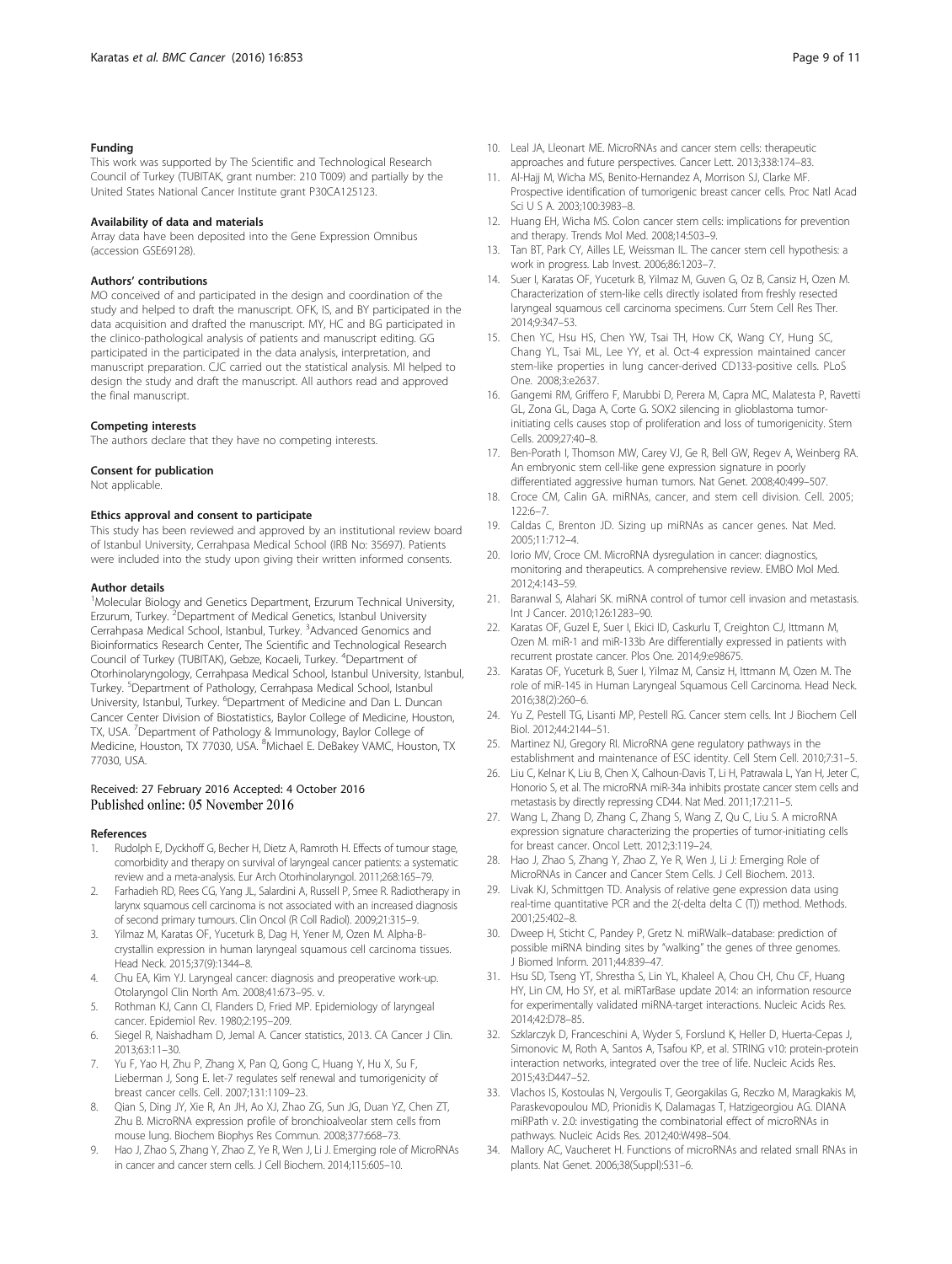- <span id="page-9-0"></span>35. Liu S, Yin F, Zhang J, Wicha MS, Chang AE, Fan W, Chen L, Fan M, Li Q. Regulatory roles of miRNA in the human neural stem cell transformation to glioma stem cells. J Cell Biochem. 2014;115:1368–80.
- 36. Sanchez-Diaz PC, Hsiao TH, Chang JC, Yue D, Tan MC, Chen HI, Tomlinson GE, Huang Y, Chen Y, Hung JY. De-regulated microRNAs in pediatric cancer stem cells target pathways involved in cell proliferation, cell cycle and development. PLoS One. 2013;8:e61622.
- 37. Nam EJ, Lee M, Yim GW, Kim JH, Kim S, Kim SW, Kim YT. MicroRNA profiling of a CD133(+) spheroid-forming subpopulation of the OVCAR3 human ovarian cancer cell line. BMC Med Genomics. 2012;5:18.
- 38. Mishra L, Banker T, Murray J, Byers S, Thenappan A, He AR, Shetty K, Johnson L, Reddy EP. Liver stem cells and hepatocellular carcinoma. Hepatology. 2009;49:318–29.
- 39. Singh SK, Clarke ID, Terasaki M, Bonn VE, Hawkins C, Squire J, Dirks PB. Identification of a cancer stem cell in human brain tumors. Cancer Res. 2003;63:5821–8.
- 40. Lund RJ, Närvä E, Lahesmaa R. Genetic and epigenetic stability of human pluripotent stem cells. Nat Rev Genet. 2012;13:732–44.
- 41. Nguyen HT, Geens M, Spits C. Genetic and epigenetic instability in human pluripotent stem cells. Hum Reprod Update. 2013;19:187–205.
- 42. Martins-Taylor K, Nisler BS, Taapken SM, Compton T, Crandall L, Montgomery KD, Lalande M, Xu RH. Recurrent copy number variations in human induced pluripotent stem cells. Nat Biotechnol. 2011;29:488–91.
- 43. Nguyen HT, Geens M, Mertzanidou A, Jacobs K, Heirman C, Breckpot K, Spits C. Gain of 20q11.21 in human embryonic stem cells improves cell survival by increased expression of Bcl-xL. Mol Hum Reprod. 2014;20:168–77.
- 44. Werbowetski-Ogilvie TE, Bossé M, Stewart M, Schnerch A, Ramos-Mejia V, Rouleau A, Wynder T, Smith MJ, Dingwall S, Carter T, et al. Characterization of human embryonic stem cells with features of neoplastic progression. Nat Biotechnol. 2009;27:91–7.
- 45. Haj-Ahmad TA, Abdalla MA, Haj-Ahmad Y. Potential urinary miRNA biomarker candidates for the accurate detection of prostate cancer among benign prostatic hyperplasia patients. J Cancer. 2014;5:182–91.
- 46. Li A, Yu J, Kim H, Wolfgang CL, Canto MI, Hruban RH, Goggins M. MicroRNA array analysis finds elevated serum miR-1290 accurately distinguishes patients with low-stage pancreatic cancer from healthy and disease controls. Clin Cancer Res. 2013;19:3600–10.
- 47. Tsuji S, Kawasaki Y, Furukawa S, Taniue K, Hayashi T, Okuno M, Hiyoshi M, Kitayama J, Akiyama T. The miR-363-GATA6-Lgr5 pathway is critical for colorectal tumourigenesis. Nat Commun. 2014;5:3150.
- 48. Ng SB, Yan J, Huang G, Selvarajan V, Tay JL, Lin B, Bi C, Tan J, Kwong YL, Shimizu N, et al. Dysregulated microRNAs affect pathways and targets of biologic relevance in nasal-type natural killer/T-cell lymphoma. Blood. 2011; 118:4919–29.
- 49. Sun Q, Zhang J, Cao W, Wang X, Xu Q, Yan M, Wu X, Chen W. Dysregulated miR-363 affects head and neck cancer invasion and metastasis by targeting podoplanin. Int J Biochem Cell Biol. 2013;45:513–20.
- 50. Han H, Sun D, Li W, Shen H, Zhu Y, Li C, Chen Y, Lu L, Zhang J, Tian Y, Li Y. A c-Myc-MicroRNA functional feedback loop affects hepatocarcinogenesis. Hepatology. 2013;57:2378–89.
- 51. Chappell J, Dalton S. Roles for MYC in the establishment and maintenance of pluripotency. Cold Spring Harb Perspect Med. 2013;3:a014381.
- Barker N, van Es JH, Kuipers J, Kujala P, van den Born M, Cozijnsen M, Haegebarth A, Korving J, Begthel H, Peters PJ, Clevers H. Identification of stem cells in small intestine and colon by marker gene Lgr5. Nature. 2007; 449:1003–7.
- 53. Tian H, Biehs B, Warming S, Leong KG, Rangell L, Klein OD, de Sauvage FJ. A reserve stem cell population in small intestine renders Lgr5-positive cells dispensable. Nature. 2011;478:255–9.
- 54. Tanese K, Fukuma M, Yamada T, Mori T, Yoshikawa T, Watanabe W, Ishiko A, Amagai M, Nishikawa T, Sakamoto M. G-protein-coupled receptor GPR49 is up-regulated in basal cell carcinoma and promotes cell proliferation and tumor formation. Am J Pathol. 2008;173:835–43.
- 55. McClanahan T, Koseoglu S, Smith K, Grein J, Gustafson E, Black S, Kirschmeier P, Samatar AA. Identification of overexpression of orphan G protein-coupled receptor GPR49 in human colon and ovarian primary tumors. Cancer Biol Ther. 2006;5:419–26.
- 56. Qiao J, Lee S, Paul P, Theiss L, Tiao J, Qiao L, Kong A, Chung DH. miR-335 and miR-363 regulation of neuroblastoma tumorigenesis and metastasis. Surgery. 2013;154:226–33.
- 57. Zhang R, Li Y, Dong X, Peng L, Nie X. MiR-363 sensitizes cisplatin-induced apoptosis targeting in Mcl-1 in breast cancer. Med Oncol. 2014;31:347.
- 58. Wong TS, Liu XB, Wong BY, Ng RW, Yuen AP, Wei WI. Mature miR-184 as potential oncogenic microRNA of squamous cell carcinoma of tongue. Clin Cancer Res. 2008;14:2588–92.
- 59. Lu J, He ML, Wang L, Chen Y, Liu X, Dong Q, Chen YC, Peng Y, Yao KT, Kung HF, Li XP. MiR-26a inhibits cell growth and tumorigenesis of nasopharyngeal carcinoma through repression of EZH2. Cancer Res. 2011; 71:225–33.
- 60. Kozaki K, Imoto I, Mogi S, Omura K, Inazawa J. Exploration of tumorsuppressive microRNAs silenced by DNA hypermethylation in oral cancer. Cancer Res. 2008;68:2094–105.
- 61. Izzotti A, Calin GA, Arrigo P, Steele VE, Croce CM, De Flora S. Downregulation of microRNA expression in the lungs of rats exposed to cigarette smoke. FASEB J. 2009;23:806–12.
- 62. Sandhu R, Rivenbark AG, Coleman WB. Loss of post-transcriptional regulation of DNMT3b by microRNAs: a possible molecular mechanism for the hypermethylation defect observed in a subset of breast cancer cell lines. Int J Oncol. 2012;41:721–32.
- 63. Börno ST, Fischer A, Kerick M, Fälth M, Laible M, Brase JC, Kuner R, Dahl A, Grimm C, Sayanjali B, et al. Genome-wide DNA methylation events in TMPRSS2-ERG fusion-negative prostate cancers implicate an EZH2 dependent mechanism with miR-26a hypermethylation. Cancer Discov. 2012;2:1024–35.
- 64. Ma YL, Zhang P, Wang F, Moyer MP, Yang JJ, Liu ZH, Peng JY, Chen HQ, Zhou YK, Liu WJ, Qin HL. Human embryonic stem cells and metastatic colorectal cancer cells shared the common endogenous human microRNA-26b. J Cell Mol Med. 2011;15:1941–54.
- 65. Fukumoto I, Hanazawa T, Kinoshita T, Kikkawa N, Koshizuka K, Goto Y, Nishikawa R, Chiyomaru T, Enokida H, Nakagawa M, et al. MicroRNA expression signature of oral squamous cell carcinoma: functional role of microRNA-26a/b in the modulation of novel cancer pathways. Br J Cancer. 2015;112:891–900.
- 66. Dill H, Linder B, Fehr A, Fischer U. Intronic miR-26b controls neuronal differentiation by repressing its host transcript, ctdsp2. Genes Dev. 2012;26:25–30.
- 67. Trompeter HI, Dreesen J, Hermann E, Iwaniuk KM, Hafner M, Renwick N, Tuschl T, Wernet P. MicroRNAs miR-26a, miR-26b, and miR-29b accelerate osteogenic differentiation of unrestricted somatic stem cells from human cord blood. BMC Genomics. 2013;14:111.
- 68. Lim YY, Wright JA, Attema JL, Gregory PA, Bert AG, Smith E, Thomas D, Lopez AF, Drew PA, Khew-Goodall Y, Goodall GJ. Epigenetic modulation of the miR-200 family is associated with transition to a breast cancer stem-celllike state. J Cell Sci. 2013;126:2256–66.
- 69. Guo R, Wu Q, Liu F, Wang Y. Description of the CD133+ subpopulation of the human ovarian cancer cell line OVCAR3. Oncol Rep. 2011;25:141–6.
- 70. Tu HF, Lin SC, Chang KW. MicroRNA aberrances in head and neck cancer: pathogenetic and clinical significance. Curr Opin Otolaryngol Head Neck Surg. 2013;21:104–11.
- 71. Korpal M, Lee ES, Hu G, Kang Y. The miR-200 family inhibits epithelialmesenchymal transition and cancer cell migration by direct targeting of E-cadherin transcriptional repressors ZEB1 and ZEB2. J Biol Chem. 2008; 283:14910–4.
- 72. Knezevic J, Pfefferle AD, Petrovic I, Greene SB, Perou CM, Rosen JM. Expression of miR-200c in claudin-low breast cancer alters stem cell functionality, enhances chemosensitivity and reduces metastatic potential. Oncogene. 2015;34:5997–6006.
- 73. Cappellesso R, Marioni G, Crescenzi M, Giacomelli L, Guzzardo V, Mussato A, Staffieri A, Martini A, Blandamura S, Fassina A. The prognostic role of the epithelial-mesenchymal transition markers E-cadherin and slug in laryngeal squamous cell carcinoma. Histopathology. 2015;67:491–500.
- 74. Mathé EA, Nguyen GH, Bowman ED, Zhao Y, Budhu A, Schetter AJ, Braun R, Reimers M, Kumamoto K, Hughes D, et al. MicroRNA expression in squamous cell carcinoma and adenocarcinoma of the esophagus: associations with survival. Clin Cancer Res. 2009;15:6192–200.
- 75. Bian K, Fan J, Zhang X, Yang XW, Zhu HY, Wang L, Sun JY, Meng YL, Cui PC, Cheng SY, et al. MicroRNA-203 leads to G1 phase cell cycle arrest in laryngeal carcinoma cells by directly targeting survivin. FEBS Lett. 2012;586:804–9.
- 76. Jackson SJ, Zhang Z, Feng D, Flagg M, O'Loughlin E, Wang D, Stokes N, Fuchs E, Yi R. Rapid and widespread suppression of self-renewal by microRNA-203 during epidermal differentiation. Development. 2013;140:1882–91.